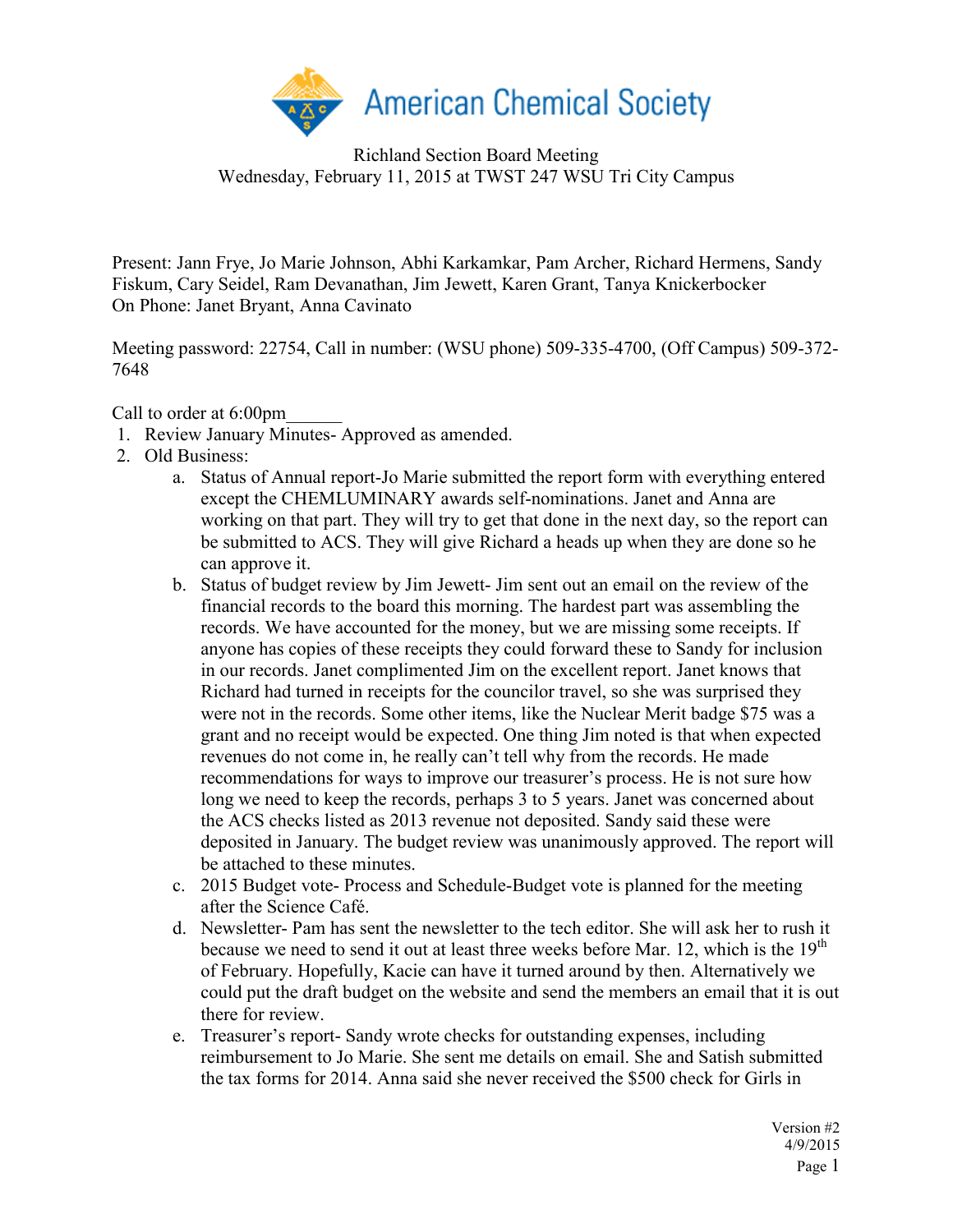

Richland Section Board Meeting

Wednesday, February 11, 2015 at TWST 247 WSU Tri City Campus Science. Jim thought a check had been written, but perhaps not received. Sandy will write a check for Richard to take to Anna.

- 3. New Business
	- a. Project SEED- Anna was unable to identify a student for this project. So she will not have a Project Seed student this summer, so that \$900 will not be spent.
	- b. ACS Program in a Box-Ram reported that at Leadership Conference he learned about Program in a Box. So he signed up for Chemistry on the Silver screen. This will be presented Tuesday Feb. 24, 2015 in the Crick Room at PNNL at 4:00pm. He would like La Grande to do theirs at the same time. Cost of attendance is free. Janet thinks this is a great outreach from ACS to the members, and she applauds Ram for taking advantage of this. If we do this simultaneously from Richland and La Grande. He said he could also send it to us on the site and to Yakima so they could watch it too. He is also having a conference with sections from the west side of the state to see if we can participate in events together. He said that they have a women in chemistry event planned. Janet said she knew of this and would team with him.
	- c. Science Café-March 12 at Richland Library, Robert Weber will speak. He is the MPPG thematic chair for the spring National meeting. Tanya said we should bring refreshments. We need to check with the library that food is OK. Jo Marie will bring drinks, and Sandy will bring cookies.
	- d. Regional Career Fair- Karen reported that this will be Thursday April 23, in Gjeorde Center. It is reserved from 5 pm to 10 pm, including the atrium and additional rooms. College maintenance will set up the tables, we may have to put on the table clothes. Leizel would like to have refreshments, but unless we use the caterer, Country Gentleman, we have to serve packaged food. Leizel is leaving, so Karen, Dave and Janet will work on this. Janet suggested that Karen help with outreach to regional college professors to help publicize the event. Tanya has recruited three participant companies, and will bring students. Tanya wondered if we want representatives from alternative jobs, such as book companies. The board thought it would be fine if they wanted to come to collect resumes. Karen has been getting emails from EPA who is looking for students in chemistry. She might be able to get someone from EPA.
	- e. Plans for Earth Day- In the past we have participated in Richland's Earth Month activities. We are doing that this year as well. Janet is ordering material in English and Spanish. Those will be distributed to Yakima and La Grande as well. We will also be planting a tree, but location is not determined yet. Anna is planning some activities in La Grande as well. Janet is happy to continue, but would be happy to have someone work with her on this activity.
	- f. Mid-Columbia Science Fair-They are asking for \$325 dollars from us to support this event. We will need two \$50 awards for the best in chemistry. The fair is Thursday Mar.12, with the awards on Mar. 14.
	- g. March committee meeting- Ahbi suggested having this meeting on Mar. 12 at the Science Café. The board agreed.